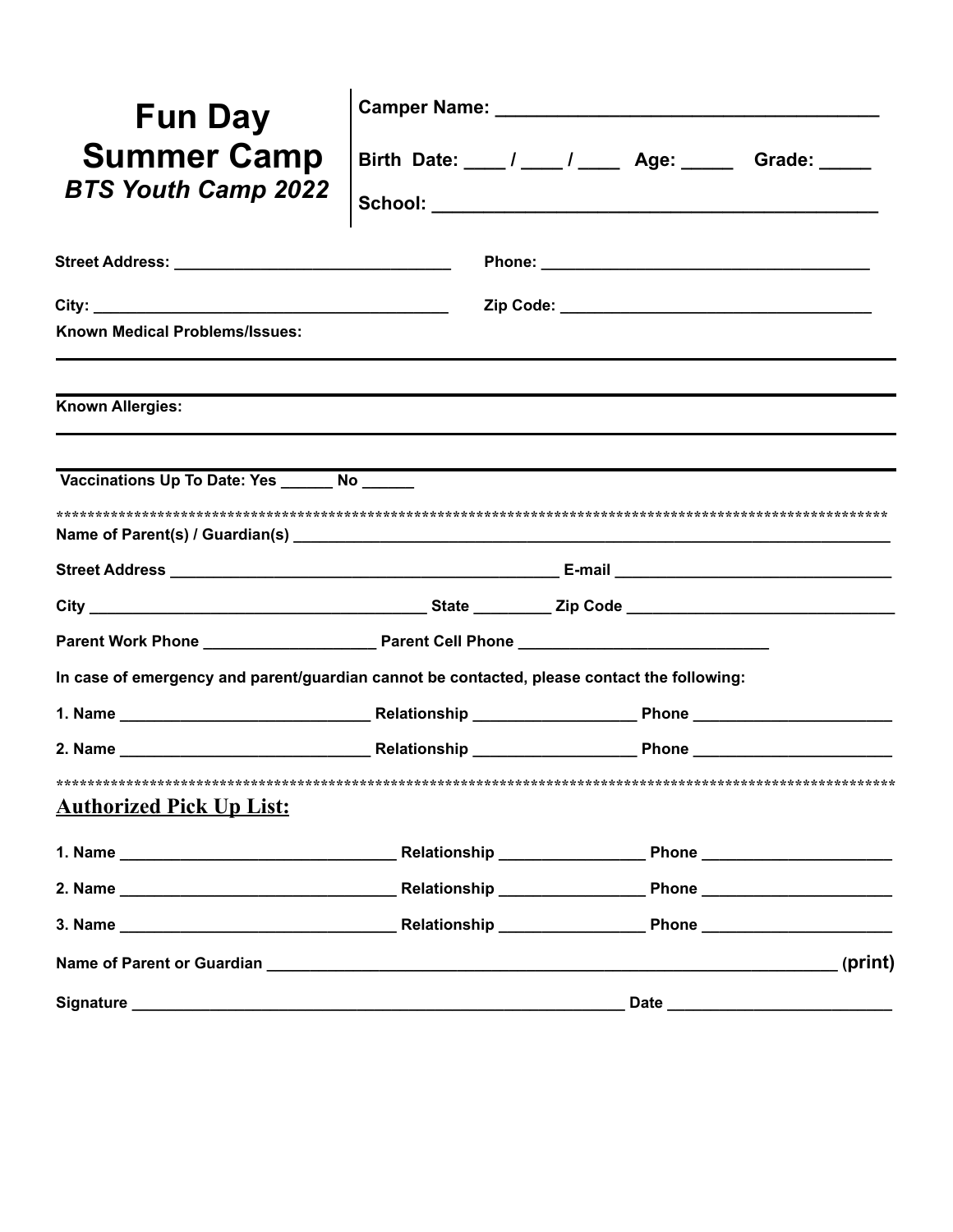## **Fun Day Summer Camp** *BTS Youth Camp 2022*

## **Liability Release Form / Waiver of Right to Sue Legal Guardian or Parent Only**

### Release Agreement for Minor

I, the undersigned, being the parent and/or legal guardian of \_\_\_\_\_\_\_\_\_\_\_\_\_\_\_\_\_\_\_\_\_\_\_\_, a Camper in the Fun Day Camp 2022 who is a minor, do hereby understand fully the risks associated with participating in this camp and in consideration of accepting my child for the Fun Day Camp 2022, do hereby release, discharge and/or otherwise indemnify,Beat The Streets(BTS) all it's administrators, staff, volunteers and associated personnel, against any claim by or on behalf of my child as a result of his/her participation in the Fun Day Camp 2022, including being transported to or from activities, games, field trips for which I gave authorization. **Name of Parent or Guardian \_\_\_\_\_\_\_\_\_\_\_\_\_\_\_\_\_\_\_\_\_\_\_\_\_\_\_\_\_\_\_\_\_\_\_\_\_\_\_\_\_\_\_\_\_\_\_\_\_\_\_\_\_\_\_\_\_\_\_\_\_\_\_\_\_\_ (print)**

| Signature             |                   |          | <b>Date</b>       |  |
|-----------------------|-------------------|----------|-------------------|--|
| <b>Street Address</b> |                   |          |                   |  |
| City                  | <b>State</b>      | Zip Code | E-mail            |  |
| <b>Home Phone</b>     | <b>Work Phone</b> |          | <b>Cell Phone</b> |  |

\*\*\*\*\*\*\*\*\*\*\*\*\*\*\*\*\*\*\*\*\*\*\*\*\*\*\*\*\*\*\*\*\*\*\*\*\*\*\*\*\*\*\*\*\*\*\*\*\*\*\*\*\*\*\*\*\*\*\*\*\*\*\*\*\*\*\*\*\*\*\*\*\*\*\*\*\*\*\*\*\*\*\*\*\*\*\*\*\*\*\*\*\*\*\*\*\*\*\*\*\*\*\*\*\*\*\*\*\*\*\*\*\*\*\*

#### **Consent for Medical Treatment – Minor**

| I, the undersigned, being the parent and/or legal guardian of _____________________________, Do hereby give my consent for emergency Medical Care prescribed by a duly licensed Doctor of Medicine or Doctor of                |                                                                                                                                                                                                                                    |  |  |  |  |
|--------------------------------------------------------------------------------------------------------------------------------------------------------------------------------------------------------------------------------|------------------------------------------------------------------------------------------------------------------------------------------------------------------------------------------------------------------------------------|--|--|--|--|
| Dentistry. This care may be given under whatever conditions are necessary to preserve the life, limb or well                                                                                                                   |                                                                                                                                                                                                                                    |  |  |  |  |
|                                                                                                                                                                                                                                |                                                                                                                                                                                                                                    |  |  |  |  |
| being of my dependent named above. You are acknowledging that you understand you are assuming any and<br>all medical responsibility and liability for the child listed above in any and all activities related to Fun Day Camp |                                                                                                                                                                                                                                    |  |  |  |  |
| 2022 participation. You are further stating and or agreeing that you are authorized assumes the                                                                                                                                |                                                                                                                                                                                                                                    |  |  |  |  |
| afore-mentioned liability.                                                                                                                                                                                                     |                                                                                                                                                                                                                                    |  |  |  |  |
|                                                                                                                                                                                                                                |                                                                                                                                                                                                                                    |  |  |  |  |
|                                                                                                                                                                                                                                |                                                                                                                                                                                                                                    |  |  |  |  |
|                                                                                                                                                                                                                                |                                                                                                                                                                                                                                    |  |  |  |  |
|                                                                                                                                                                                                                                |                                                                                                                                                                                                                                    |  |  |  |  |
| <b>Consent for Transportation - Minor</b>                                                                                                                                                                                      |                                                                                                                                                                                                                                    |  |  |  |  |
| In my absence I, the undersigned, as the parent and / or legal guardian of my child,                                                                                                                                           |                                                                                                                                                                                                                                    |  |  |  |  |
|                                                                                                                                                                                                                                |                                                                                                                                                                                                                                    |  |  |  |  |
| minor, for the purposes of Medical Treatment, program activities or field trips.                                                                                                                                               |                                                                                                                                                                                                                                    |  |  |  |  |
|                                                                                                                                                                                                                                | (print)                                                                                                                                                                                                                            |  |  |  |  |
|                                                                                                                                                                                                                                | Date <b>Date Contract Contract Contract Contract Contract Contract Contract Contract Contract Contract Contract Contract Contract Contract Contract Contract Contract Contract Contract Contract Contract Contract Contract Co</b> |  |  |  |  |
|                                                                                                                                                                                                                                |                                                                                                                                                                                                                                    |  |  |  |  |
|                                                                                                                                                                                                                                |                                                                                                                                                                                                                                    |  |  |  |  |
| <b>Consent for Photography and Video- Minor</b>                                                                                                                                                                                |                                                                                                                                                                                                                                    |  |  |  |  |
| By my child Participating in the Fun Day Camp 2022 I, the undersigned, as the parent and / or legal guardian of my child,                                                                                                      |                                                                                                                                                                                                                                    |  |  |  |  |
| do hereby give my consent for my child to be photographed or videotaped for the                                                                                                                                                |                                                                                                                                                                                                                                    |  |  |  |  |
| purpose of our website, program flyers or picture displays.                                                                                                                                                                    |                                                                                                                                                                                                                                    |  |  |  |  |
|                                                                                                                                                                                                                                | (print)                                                                                                                                                                                                                            |  |  |  |  |
| <b>Signature</b>                                                                                                                                                                                                               | <b>Date</b>                                                                                                                                                                                                                        |  |  |  |  |